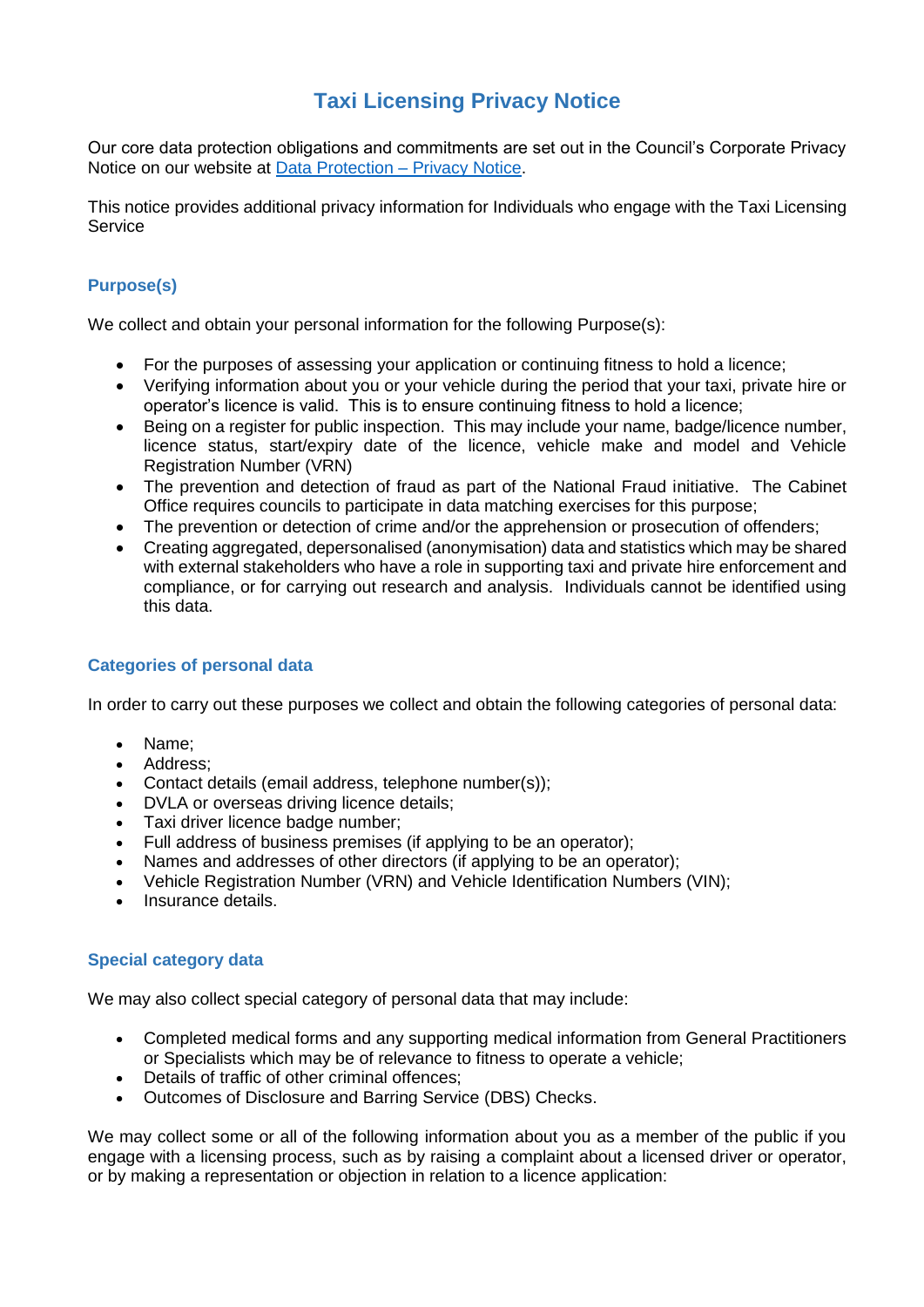- Name;
- Address
- Contact details (email address, telephone number(s)).

## **Legal basis for processing**

We collect and use your personal information because it is necessary to perform our public task under GDPR Article 6(1)(e).

We also collect special category under GDPR Article 9(2)(g) and if relevant personal data relating to criminal convictions and offences to perform our public task as required by law. This includes the application process for both Disclosure and Barring Service and DVLA checks.

The Council has a statutory duty to regulate the taxi and private hire trades under the following legislation:

- Local Government (Miscellaneous Provisions) Act 1976
- Town Police Clauses Act 1847

This legislation covers the licensing of taxi and private hire drivers, taxi and private hire vehicles and private hire operators.

## **Where has your personal information come from?**

Most of the personal information that we hold is provided by you in your licence application and the supporting documents you provided with it.

Private Hire operators provide us with details of all drivers and vehicles registered with them at specified intervals. They also provide details of customer complaints they have received which includes personal information about drivers as well as customers.

Taxi and private hire customers and members of the general public provide us with personal information about licensees when contacting us about the service they have received or where raising concerns.

Information from the police about criminal offences committed by taxi/private hire drivers or operators, is shared with the Council and used by the Council to refuse, suspend or revoke a taxi or private hire driver, operator or vehicle licence. The Council may inform the police of any decision to refuse, suspend or revoke a licence.

## **Who will we share your information with?**

We may share personal information about you with the following organisations:

- Police
- Driver and Vehicle Licensing Agency (DVLA)
- Driver and Vehicle Standards Agency
- Home Office:
- Cabinet Office;
- National Fraud Initiative;
- NR3 National Register of Taxi Licence Revocations and Refusals
- Department for Work and Pensions;
- Department for Transport;
- Motor Insurer's Bureau;